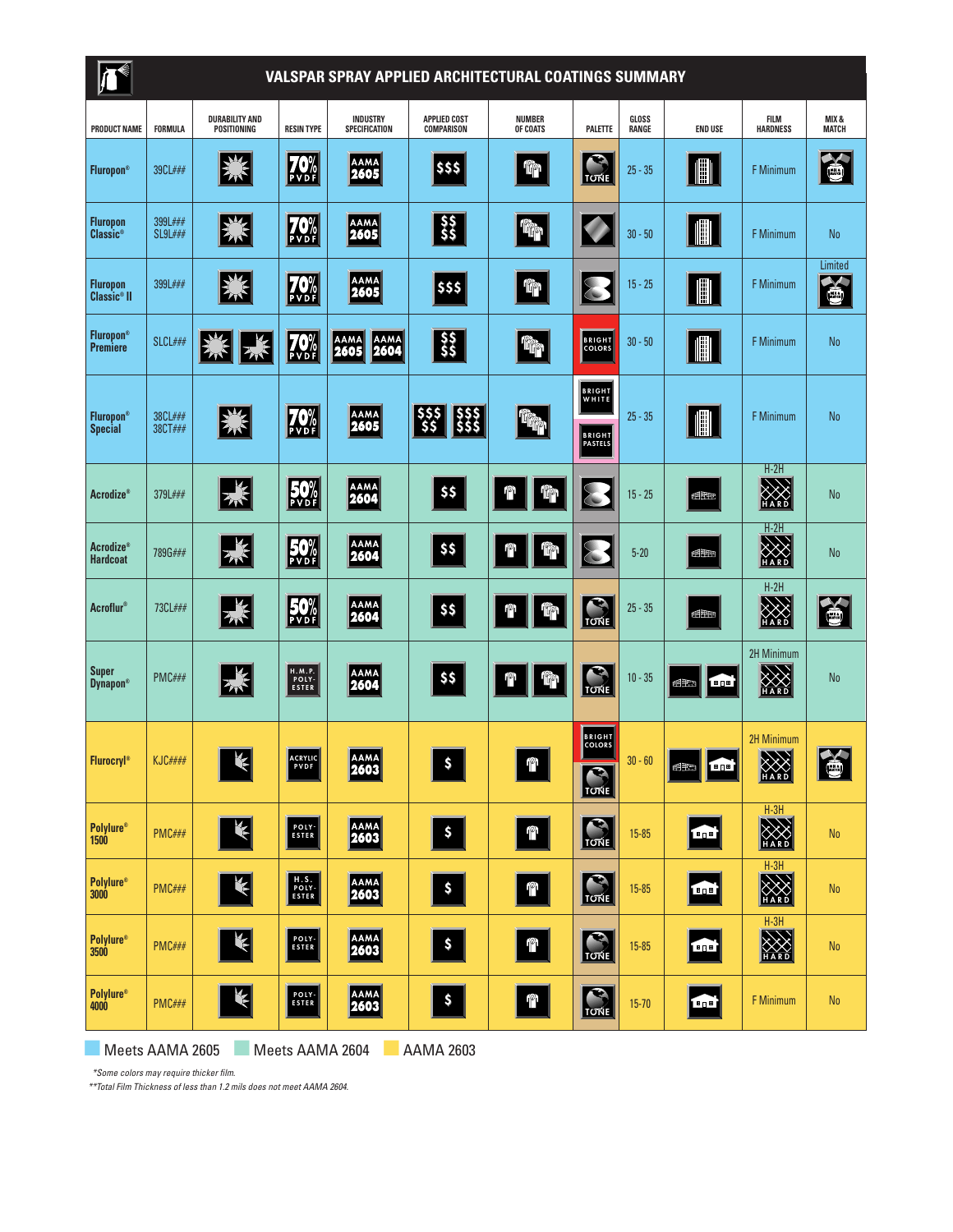## **ICON DESCRIPTION**



Factory applied, baked-on coatings for application by the spray method.

## **INDUSTRY CONSENSUS SPECIFICATION**

Paint coating meets or exceeds the performance **AAMA** requirements of the most current publication of the |2605 industry consensus guide specification: AAMA 2605 Voluntary Specification, Performance Requirements and Test Procedures for SUPERIOR PERFORMANCE ORGANIC COATINGS ON ALUMINUM EXTRUSIONS AND PANELS.

Paint coating meets or exceeds the performance **AAMA** requirements of the most current publication of the **2004**<br> **2604 Vo**<br> **2604 DRIELS**<br> **2603<br>
2603** industry consensus guide specification: AAMA 2604 Voluntary Specification, Performance Requirements and Test Procedures for HIGH PERFORMANCE ORGANIC COAT-INGS ON ARCHITECTURAL ALUMINUM EXTRUSIONS AND PANELS, as published by the American Architectural Manufacturers Association (AAMA).

Paint coating meets or exceeds the performance requirements of the most current publication of the industry consensus guide specification: AAMA 2603 Voluntary Specification, Performance Requirements and Test Procedures for PIGMENTED ORGANIC COATINGS ON ALUMINUM EXTRUSIONS AND PANELS, as published by the American Architectural Manufacturers Association (AAMA).

## **FEATURES**



**Resistant to scratches and abrasion caused by** fabrication, pouring and debridging, transportation **HARD** to job site or installation. For low-rise buildings, operable windows, storefront and entrance systems, public buildings and areas of high contact with the human element; such as schools, shopping malls, airports, hospitals and



post offices.

For custom color matching and fast delivery; a color matching and paint blending system is available to support this product. Many of our customers have installed our Mix & Match™ paint blending systems in their

facilities to enhance their product and service offerings.

## **DURABILITY AND POSITIONING**



E

**PROJECT:** For monumental or curtain wall projects. **EXPOSURE:** High UV levels; or is exposed to **THE INTERNATIONAL PROPERTY AND THE INCREDICT OF ALL AND THE INCREDICT OF A LIMITED AT A LIMITED AT A LIMITED ANSI/AAMA 101:** For projects classified as Architectural or

Heavy Commercial.

**INDUSTRY SPECIFICATION:** Meets performance requirements of AAMA 2605 and ASCA 96 (e.g. color change no more than 5∆E Hunter Units after 10 years in South Florida, U.S.A.) **RESIN:** 70% PVDF (Kynar 500® or Hylar 5000®) fluoropolymer resin based paint system is only coating acceptable. **BUDGET:** \$\$\$-\$\$\$\$\$\$

**TO SPECIFY WRITE:** Factory applied, baked-on 70% PVDF (Kynar 500® or Hylar 5000®) (fluoropolymer) resin based paint coating (INSERT: Fluropon®, Fluropon Classic®, Fluropon Classic®II, Fluropon® Premiere\*\*\*, Fluropon® Special) as manufactured by THE VALSPAR CORPORATION.

| <b>PROJECT:</b> For non- |
|--------------------------|
| heavy commercial,        |
| end residential (no      |

monumental projects. Might be commercial, storefront, highn-roofing) or interior.

**EXPOSURE:** Exposed to moderate UV, salt air, acid rain or air pollution.

**ANSI/AAMA 101:** For projects classified as Heavy Commercial, Light Commercial or Residential. **INDUSTRY SPECIFICATION:** Meets AAMA 2604 (e.g. color

change no more than 5∆E Hunter Units after five years in South Florida, U.S.A.)

**RESIN:** Only 50% PVDF (Kynar® or Hylar®) (fluoropolymer) resin based paint systems will be acceptable. **BUDGET:** \$\$-\$\$\$

**TO SPECIFY WRITE:** Factory applied, baked-on, 50% PVDF (Kynar® or Hylar®) (fluoropolymer) resin-based coating, (INSERT: Acroflur™, Acrodize™, Acrodize Hardcoat™) as manufactured by THE VALSPAR CORPORATION.

**OR, WRITE:** Factory applied, baked-on 70% PVDF (Kynar 500® or Hylar 5000®) (fluoropolymer) resin based coating. (INSERT: Fluropon® Premiere) as manufactured by THE VALSPAR CORPORATION.

| <b>PROJECT:</b> For no |
|------------------------|
| ight commercial,       |
| Not for heavy cor      |

**n-monumental projects. Might be** storefront, residential or interior. mmercial.

**EXPOSURE:** Moderate or low UV. No salt air, acid rain or air pollution.

**ANSI/AAMA 101:** For projects classified as Light Commercial or Residential.

**INDUSTRY SPECIFICATION:** Does not meet AAMA 2605 or 2604, meets the lower performance of AAMA 2603. **RESIN:** Polyester or acrylic resin; baked paint system. **BUDGET:** \$-\$\$

**TO SPECIFY WRITE:** Factory applied, baked-on polyester or acrylic resin based paint coating, (INSERT: Flurocryl ™, Valex™, Dynapon®) as manufactured by THE VALSPAR CORPORATION.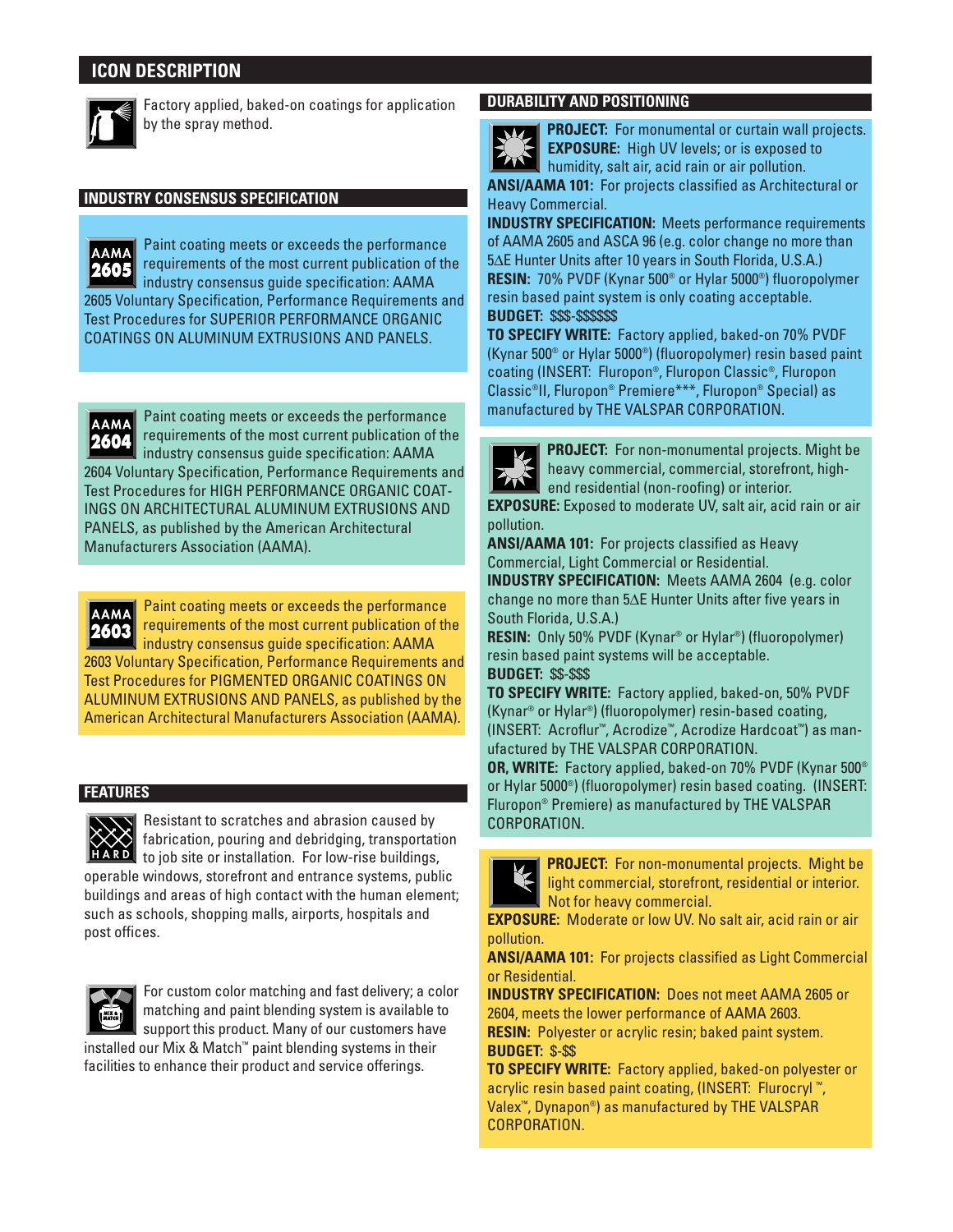### **END USE**





**PVDF**

The resin system of this coating is acrylic and PVDF (Kynar® and Hylar®).



The resin system of this coating is a high solids polyester.



The resin system of this coating is polyester.

## **APPLIED COST COMPARISON**

#### **\$\$\$ \$\$\$ \$\$\$ \$ \$ \$\$ \$ \$ \$ \$ \$ \$\$\$**

Dollar signs are a general guideline of comparative (materials and application) costs within Valspar's architectural product line only.

## **NUMBER OF COATS**



Count the number of coats on the icon and you will know the number of coats required in the paint system. If a clear coat is required, it is included on the "number of coats" icon. Optional clear coats are not included on the "number of coats" icon.





Clear coat required.

**CLEAR NEVER** Clear coat never.

## **COLOR OPTIONS**



Earth tones are the most popular color range offered in this paint system.



Sparkle in paint system is achieved by the use of pearlescent mica flakes. Clear topcoat is NOT required, but Super Fluroclear™ may be used on 70% PVDF coatings.



Sparkle in paint system is achieved by the use of aluminum flakes. Clear topcoat is always required on aluminum flake coatings.



Bright yellow, orange, blue, green, red (and more) are examples of bright colors offered in this paint system. Clear topcoat is always required on brightly colored 70% PVDF coatings.



Caution! Special bright white and bright pastel colors are available, but sometimes at additional cost. An example of

this would be Getty White, the extra bright white Fluropon® color we supplied for The Getty Museum project. For these special colors, extra thick film, extra bakes or other unusual or more costly procedures or materials may be required. If specifying a bright white or bright pastel color which falls into this group, specifying the paint code number at time of bidding will improve the accuracy of your component manufacturer's bid. We call these colors Fluropon® Special, which is your component manufacturer's cue to call us and ask about the special requirements before they bid.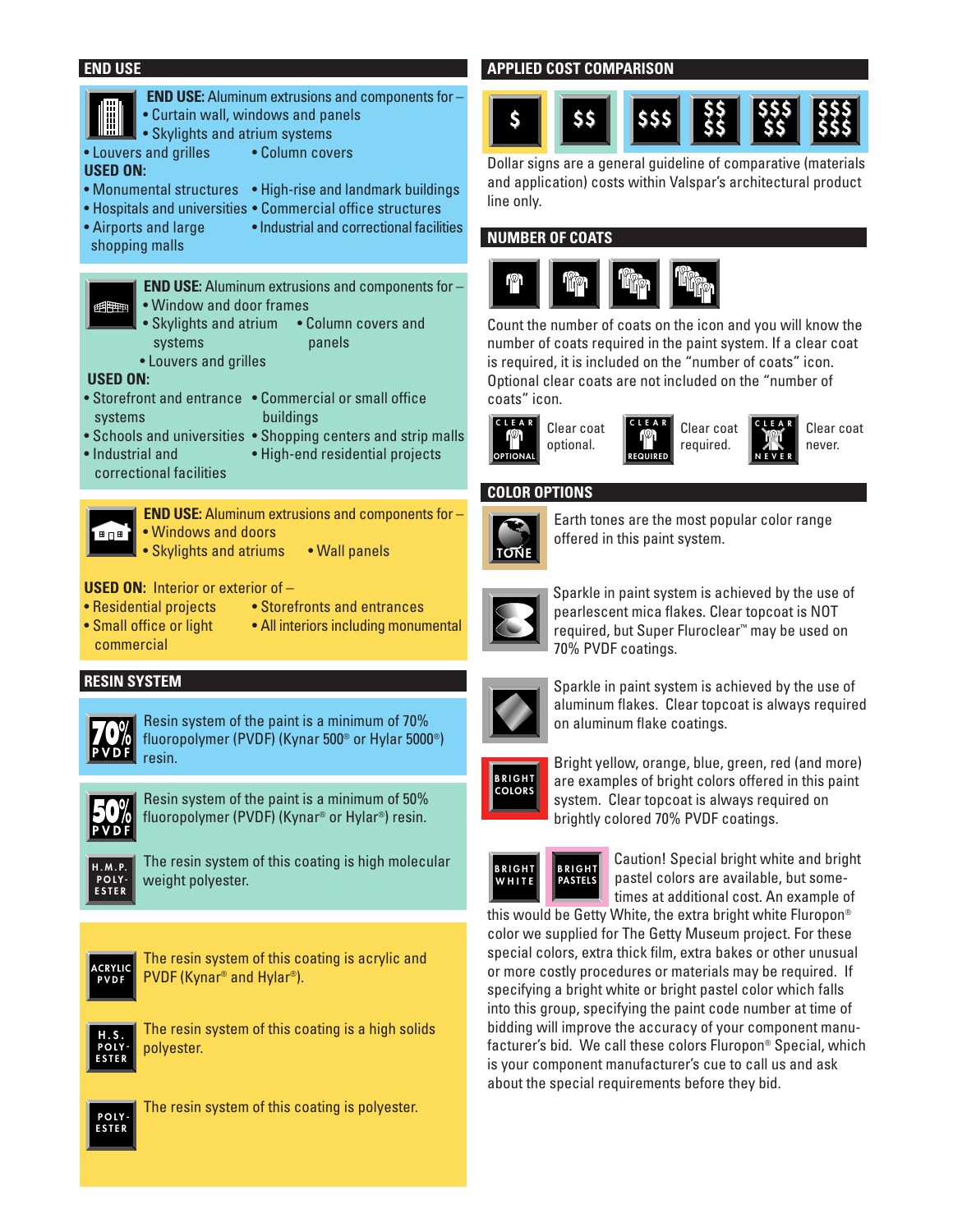## **REQUEST FOR VALSPAR E LITERATURE**

| (REQUESTOR'S NAME)                                                                                                         | Date and the contract of the contract of the contract of the contract of the contract of the contract of the contract of the contract of the contract of the contract of the contract of the contract of the contract of the c |  |  |  |  |  |
|----------------------------------------------------------------------------------------------------------------------------|--------------------------------------------------------------------------------------------------------------------------------------------------------------------------------------------------------------------------------|--|--|--|--|--|
| Shipping Method: □ Standard Mail □ Next Day Air* □ X-Press Saver (3-Day)*                                                  |                                                                                                                                                                                                                                |  |  |  |  |  |
|                                                                                                                            |                                                                                                                                                                                                                                |  |  |  |  |  |
|                                                                                                                            |                                                                                                                                                                                                                                |  |  |  |  |  |
| Company Address City/State/Zip                                                                                             |                                                                                                                                                                                                                                |  |  |  |  |  |
|                                                                                                                            |                                                                                                                                                                                                                                |  |  |  |  |  |
| * Note: Next Day Air and X-Press Saver need a physical address and phone number. They cannot be sent to a Post Office Box. |                                                                                                                                                                                                                                |  |  |  |  |  |
| Please indicate the number of pieces of the requested literature in the appropriate blank provided:                        |                                                                                                                                                                                                                                |  |  |  |  |  |
| <b>COLOR CARDS / PAINTS FOR APPLICATION BY SPRAY METHOD:</b><br><b>BINDERS:</b>                                            |                                                                                                                                                                                                                                |  |  |  |  |  |
| Fluropon® and Fluropon Classic® II - 70% PVDF (VAL-133)                                                                    | Architectural Sales Binder (Contains information about products applied                                                                                                                                                        |  |  |  |  |  |
| Fluropon® – In-Stock Colors (VAL-89)                                                                                       | by coil and spray method) (Spray Version Complete With Guide                                                                                                                                                                   |  |  |  |  |  |
| Acroflur® and Acrodize Hardcoat®– 50% PVDF (VAL-114)                                                                       | Specification Diskette) (VAL-49)                                                                                                                                                                                               |  |  |  |  |  |
| Polylure Pocket Folder (VAL-161)                                                                                           | PHOTOS AND PHOTOMICROGRAPHIC PROOF OF CLAIMS/SALES SHEETS:                                                                                                                                                                     |  |  |  |  |  |
| Valspar and Green Design (VAL-200)                                                                                         | _________ 70% PVDF vs. Silicone Polyester (Coil) Photomicrograph (VAL-31)                                                                                                                                                      |  |  |  |  |  |
| Super Dynapon® (VAL-209)                                                                                                   | 70% PVDF vs. Polyester (Spray) Photomicrograph (VAL-32)                                                                                                                                                                        |  |  |  |  |  |
| <b>MAINTENANCE AND TOUCH-UP:</b>                                                                                           | _70% PVDF vs. TGIC Powder (Spray) Photomicrograph (VAL-33)                                                                                                                                                                     |  |  |  |  |  |
| Cleaning and Maintenance of Fluoropolymer Paint Finishes (VAL-48)                                                          | _70% PVDF vs. Acrylic (Spray) Photomicrograph (VAL-34)                                                                                                                                                                         |  |  |  |  |  |
| <b>PRODUCT LINE AND PERFORMANCE OVERVIEW:</b>                                                                              | Multiple Resin (Spray) Photomicrographs (VAL-35)                                                                                                                                                                               |  |  |  |  |  |
| Extrusion Product Summary with Icon Key (Paints for application by spray                                                   | 50% PVDF "Because The World Has Changed" (VAL-27)                                                                                                                                                                              |  |  |  |  |  |
| method) (VAL-112)                                                                                                          | About Pigmentation (VAL-23)                                                                                                                                                                                                    |  |  |  |  |  |
| Coil Product Summary (Paints for application by coil method) (VAL-111)                                                     | <b>Actual Coating Performance Test</b>                                                                                                                                                                                         |  |  |  |  |  |
|                                                                                                                            | (Building Location Funibashi, Japan) (VAL-45)                                                                                                                                                                                  |  |  |  |  |  |
|                                                                                                                            | Comparison of 70% PVDF vs. Silicone Polyester (For Windows) (VAL-72)                                                                                                                                                           |  |  |  |  |  |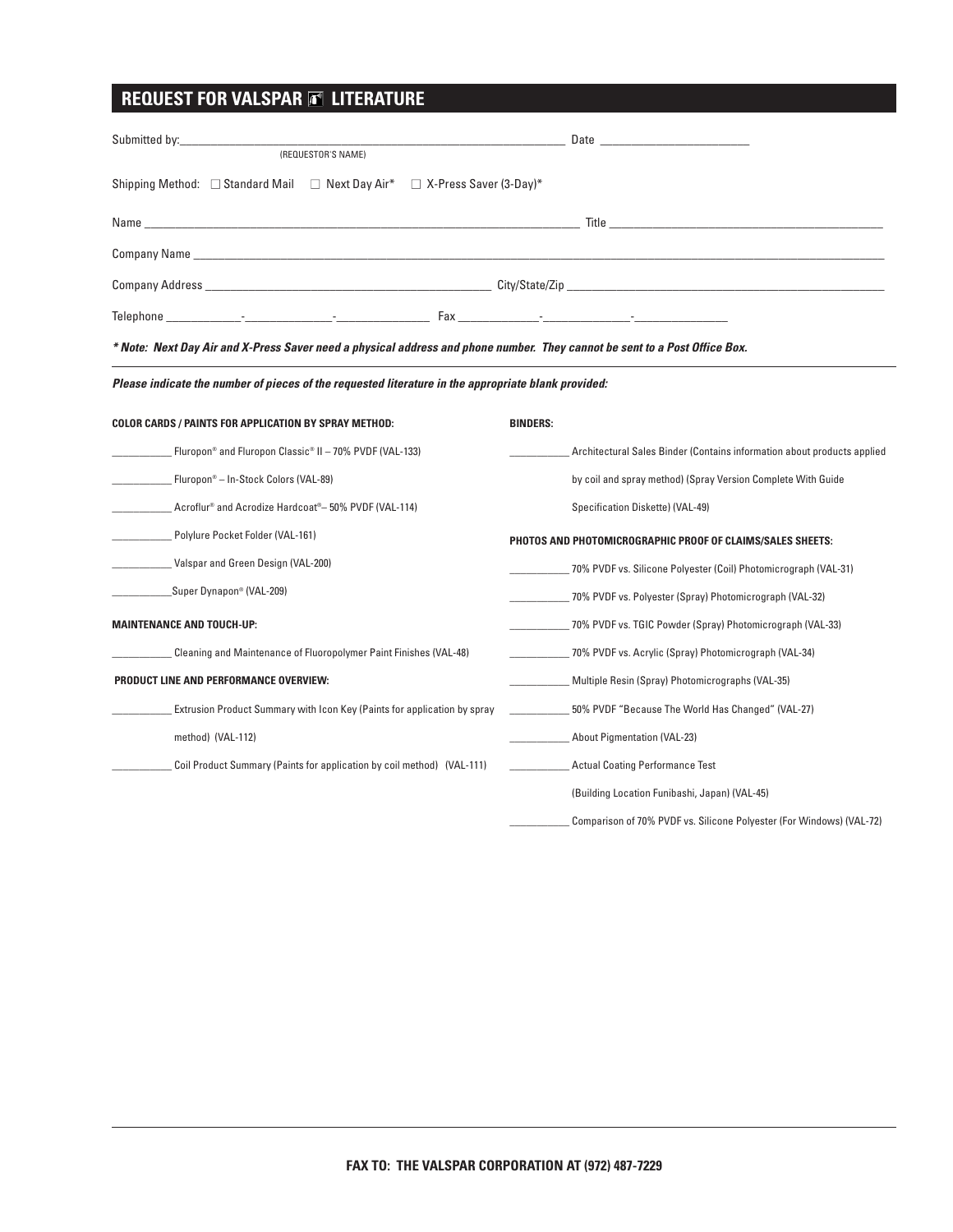*On the Cover: The Getty Museum, Los Angeles, CA Architect: Richard Meier & Partners Coating: The Valspar Corporation's Getty White*



701 S. Shiloh Rd • Garland, TX, USA 75042-7812 • FAX: (972) 487-7245 • TEL: (800) 406-6480 901 N. Greenwood Ave. • Kankakee, IL, USA 60901 • FAX: (815) 936-7811 • TEL: (888) 306-2645 645 Coronation Dr. • West Hill, Ontario, Canada M1E 4R6 • FAX: (416) 284-6549 • TEL: (416) 284-1681 *www.paintandcolor.com*

*Fluropon® is a registered trademark of The Valspar Corporation. Kynar 500® is a registered trademark of Arkema, Inc. Hylar 5000® is a registered trademark of Solvay Solexis.* 

VAL No. 112 / 5M Printed in the USA © 2006 Valspar